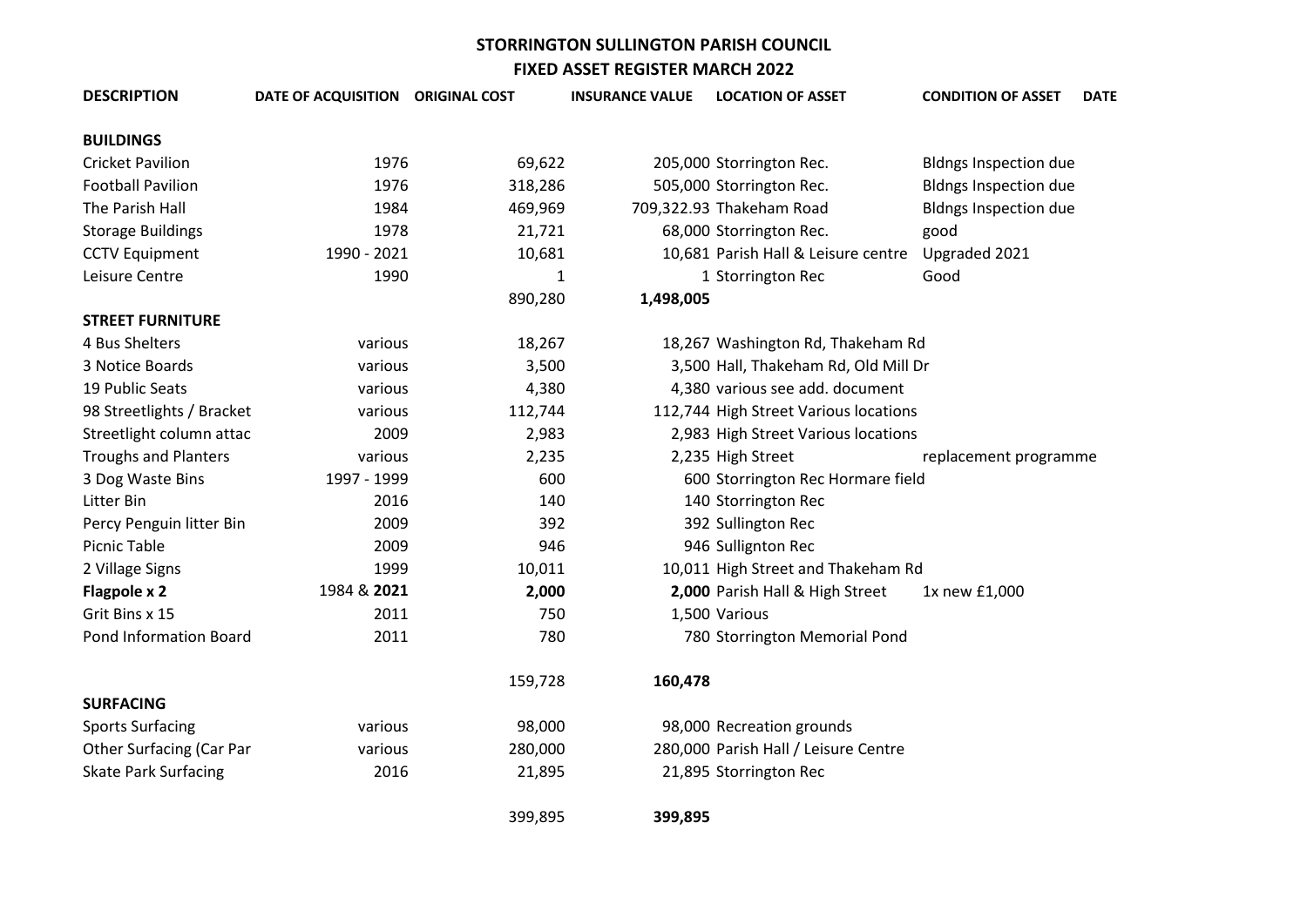| <b>DESCRIPTION</b>           | DATE OF ACQUISITION ORIGINAL COST |        | <b>INSURANCE VALUE</b> | <b>LOCATION OF ASSET</b> | <b>CONDITION OF ASSET</b> | <b>DATE</b> |
|------------------------------|-----------------------------------|--------|------------------------|--------------------------|---------------------------|-------------|
| <b>MACHINERY</b>             |                                   |        |                        |                          |                           |             |
| 2 x Aerators                 | 2004 - 2012                       | 1,900  |                        | 1,900 Storrington Pond   |                           |             |
| Strimmer                     | 2014                              | 100    |                        | 100 Storage Unit         |                           |             |
| <b>Electric Polisher</b>     | 1984                              | 100    |                        | 100 Storage Unit         |                           |             |
| <b>Pressure Washer</b>       |                                   |        |                        | 200 Storage Unit         |                           |             |
| Dishwasher                   | 2008                              | 1,837  |                        | 1,837 Parish Hall        |                           |             |
| Vax Washer                   | 2019                              | 249    |                        | 249 Parish Hall          |                           |             |
| Vacuum Cleaner               | 2008                              | 79     |                        | 79 Parish Hall           |                           |             |
|                              |                                   | 4,265  | 4,465                  |                          |                           |             |
|                              |                                   |        |                        |                          |                           |             |
| <b>OFFICE CONTENTS</b>       |                                   |        |                        |                          |                           |             |
| Computers                    | 2015                              | 5,000  |                        | 5,000 Parish Office      |                           |             |
| Laptop                       | 2012                              | 1,700  |                        | 1,700 Parish Office      |                           |             |
| <b>Display Boards</b>        | 2016                              | 400    |                        | 400 Parish Hall          |                           |             |
| <b>HP Envy Printer</b>       | 2015                              | 40     |                        | 40 Parish Office         |                           |             |
| <b>HP Printer Photosmart</b> | 2011                              | 70     |                        | 70 Parish Office         |                           |             |
| Toshiba Printer/copier       | 2015                              | 1,800  |                        | 1,800 Parish Office      |                           |             |
| Software                     | various                           | 400    |                        | 400 Parish Office        |                           |             |
| Chairs                       | 2018                              | 225    |                        | 225 Parish Office        |                           |             |
| Desks                        | 2009                              | 663    |                        | 663 Parish Office        |                           |             |
| Pedestals                    | 2005                              | 340    |                        | 340 Parish Office        |                           |             |
| Guillotine                   | 1991                              | 100    |                        | 100 Parish Office        |                           |             |
| <b>Filing Cabinets</b>       | 1984                              | 450    |                        | 450 Parish Office        |                           |             |
| Shredder                     | 2012                              | 220    |                        | 220 Parish Office        |                           |             |
| Sundry equipment             | various                           | 250    |                        | 250 Parish Hall          |                           |             |
| Projector Screen             | 2012                              | 150    |                        | 150 Parish Hall          |                           |             |
| <b>IPAD</b>                  | <b>Jun-20</b>                     | 479    |                        | 479 Parish Office        |                           |             |
|                              |                                   | 12,287 | 12,287                 |                          |                           |             |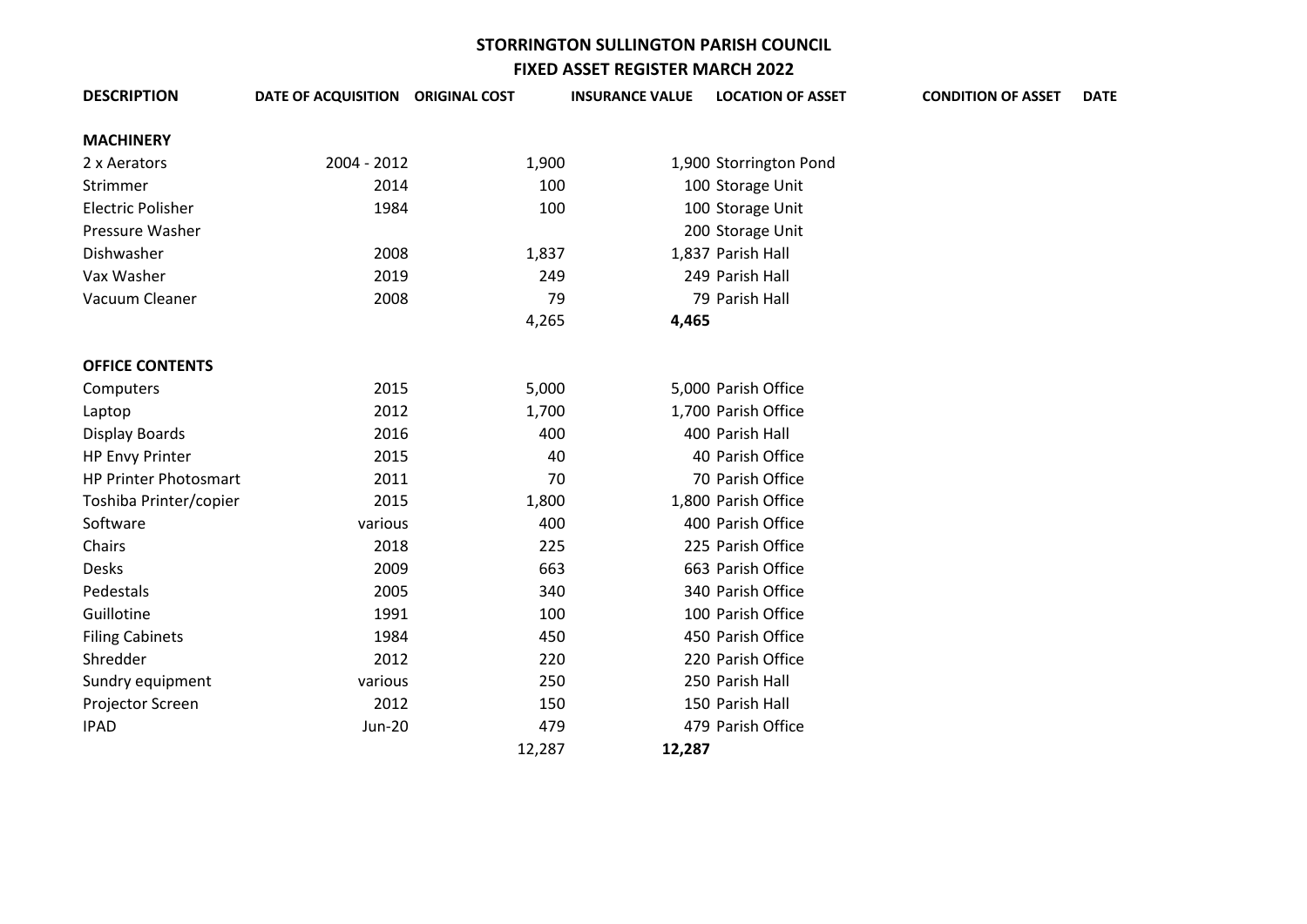| <b>DESCRIPTION</b>                  | DATE OF ACQUISITION ORIGINAL COST |        | <b>INSURANCE VALUE</b> | <b>LOCATION OF ASSET</b>                | <b>CONDITION OF ASSET</b> | <b>DATE</b> |
|-------------------------------------|-----------------------------------|--------|------------------------|-----------------------------------------|---------------------------|-------------|
| <b>OTHER HALL EQUIPMENT</b>         |                                   |        |                        |                                         |                           |             |
| <b>Stage Steps</b>                  | 2008                              | 682    |                        | 682 Parish Hall                         | Good                      |             |
| Trexus Chair Trolley x2             | 2009                              | 80     |                        | 80 Parish Hall                          | Good                      |             |
| AV System                           | 2015                              | 4,000  |                        | 4,000 Parish Hall                       |                           |             |
|                                     |                                   | 4762   | 4762                   |                                         |                           |             |
| <b>GENERAL CONTENTS</b>             |                                   |        |                        |                                         |                           |             |
| <b>Pavilion Seating</b>             | 2003                              | 7,195  |                        | 7,195 Football Pavilion                 |                           |             |
| Cooker                              | 2004                              | 350    |                        | 350 Parish Hall                         |                           |             |
| Refridgerators                      | 2009                              | 150    |                        | 150 Parish Hall / Pavilion              |                           |             |
| <b>Water Heaters</b>                | 1984                              | 200    |                        | 200 Parish Hall                         |                           |             |
| Urns                                | 1999                              | 100    |                        | 100 Parish Hall / Pavilion              |                           |             |
| <b>First Aid Kits</b>               | 2001                              | 100    |                        | 100 Parish Hall / Pavilion              |                           |             |
| Misc China Cutlery etc              | various                           | 386    |                        | 386 Parish Hall                         |                           |             |
| <b>Tables</b>                       | 1984                              | 380    |                        | 380 Parish Hall                         |                           |             |
| Chairs                              | various                           | 1,359  |                        | 1,359 Parish Hall                       | periodically replaced     |             |
| Firefighting equipment              | various                           | 1,250  |                        | 1,250 Parish Hall / Pavilion            |                           |             |
| Ladder                              | 1984                              | 100    |                        | 100 Storage Unit                        |                           |             |
| <b>Stage Curtains</b>               | 2012                              | 5,000  |                        | 5,000 Parish Hall                       |                           |             |
| <b>Blinds</b>                       | 2012                              | 2,500  |                        | 2,500 Parish Hall                       |                           |             |
| Carpets                             | 2012                              | 5,000  |                        | 5,000 Parish Hall                       |                           |             |
| <b>Display Units</b>                | 2005                              | 339    |                        | 339 Parish Hall                         |                           |             |
| <b>Various Pictures</b>             |                                   |        |                        | 100 Parish Hall                         |                           |             |
| <b>Filing Cupboard</b>              |                                   |        |                        | 10 Parish Hall                          |                           |             |
|                                     |                                   | 24,409 | 24,519                 |                                         |                           |             |
| <b>OUTSIDE EQUIPMENT</b>            |                                   |        |                        |                                         |                           |             |
| <b>Christmas Tree Brackets</b>      | 2005                              | 100    |                        | 100 Storage Unit                        |                           |             |
| <b>Christmas Motifs</b>             | annually                          | 3,850  |                        | 3,850 Storage Unit                      |                           |             |
| DLC Submersible Pump                | 2009                              | 1,412  |                        | 1,412 Memorial Pond                     |                           |             |
| <b>Defibrilator &amp; Cabinet x</b> | 2021                              | 2,900  |                        | 2,900 Football Pavilion and Parish Hall |                           |             |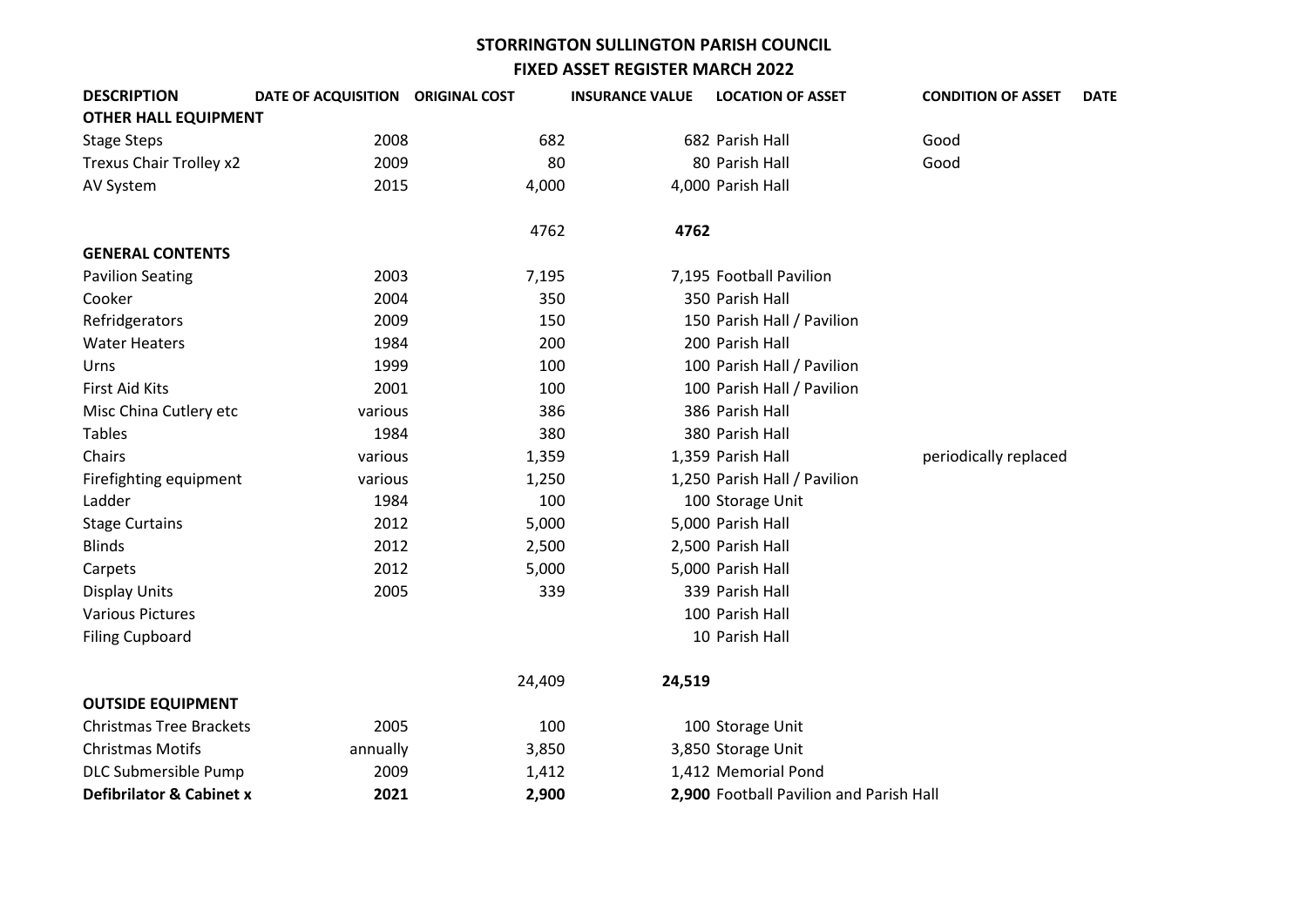| <b>DESCRIPTION</b>           | DATE OF ACQUISITION ORIGINAL COST |        | <b>INSURANCE VALUE</b> | <b>LOCATION OF ASSET</b> | <b>CONDITION OF ASSET</b> | <b>DATE</b> |
|------------------------------|-----------------------------------|--------|------------------------|--------------------------|---------------------------|-------------|
| <b>Duck Houses</b>           | 2015                              | 1,160  |                        | 1,160 Memorial Pond      |                           |             |
| Shed at Pond                 | 2015                              | 250    |                        | 250 Memorial Pond        |                           |             |
| Dinghy for Pond              | 2019                              | 90     |                        | 90 Storage Unit          |                           |             |
| Paint Liner                  | 2020                              | 230    |                        | 230 Storage Unit         |                           |             |
|                              |                                   | 9,992  | 9,992                  |                          |                           |             |
|                              |                                   |        |                        |                          |                           |             |
| <b>PLAYGROUND Equipment</b>  |                                   |        |                        |                          |                           |             |
| <b>Basketball Unit</b>       | 2009                              | 2,750  |                        | 2,750 Sullington Rec     |                           |             |
| Youth Shelter                | 2009                              | 11,000 |                        | 11,000 Sullington Rec    |                           |             |
| <b>MP Cradle Seat Swings</b> | 2009                              | 1,350  |                        | 1,350 Sullington Rec     |                           |             |
| Duo 3 seat springer          | 2009                              | 950    |                        | 950 Sullington Rec       |                           |             |
| Astrolab                     | 2009                              | 6,500  |                        | 6,500 Sullington Rec     |                           |             |
| Roll up with metal post      | 2009                              | 1,600  |                        | 1,600 Sullington Rec     |                           |             |
| Pod Swing                    | 2009                              | 5,200  |                        | 5,200 Sullington Rec     |                           |             |
| Speed Gyro                   | 2009                              | 2,500  |                        | 2,500 Sullington Rec     |                           |             |
| Gryospiral with metal pc     | 2009                              | 2,600  |                        | 2,600 Sullington Rec     |                           |             |
| Rubicon Space Net            | 2009                              | 6,000  |                        | 6,000 Sullington Rec     |                           |             |
| Munchy 4 Seater              | 2009                              | 600    |                        | 600 Sullington Rec       |                           |             |
| Goal Post and net            | 2009                              | 393    |                        | 393 Sullington Rec       |                           |             |
| Arena Meeting Point          |                                   | 4,760  |                        | 4,760 Sullington Rec     |                           |             |
| Small Pod swing              | 2017                              | 1,480  |                        | 1,480 Storrington Rec    |                           |             |
| Diablo Multiplay             | 2017                              | 8,150  |                        | 8,150 Storrington Rec    |                           |             |
| Four seat seesaw             | 2017                              | 1,175  |                        | 1,175 Storrington Rec    |                           |             |
| Face to Face springer        | 2017                              | 1,065  |                        | 1,065 Storrington Rec    |                           |             |
| <b>Spinning Bowl</b>         | 2006                              | 1,700  |                        | 1,700 Storrington Rec    |                           |             |
| 1 Bay 2 seat swings          | 2006                              | 2,500  |                        | 2,500 Storrington Rec    |                           |             |
| Cone Climber                 | 2006                              | 5,500  |                        | 5,500 Storrington Rec    |                           |             |
| Pod Swing                    | 2006                              | 5,200  |                        | 5,200 Storrington Rec    |                           |             |
| IXO Multiplay Unit           | 2017                              | 11,000 |                        | 11,000 Storrington Rec   |                           |             |
| Inclusive Play Mezzo         | 2017                              | 795    |                        | 795 Storrington Rec      |                           |             |
| Inclusive Play Rainmaker     | 2017                              | 715    |                        | 715 Storrington Rec      |                           |             |
| Inclusive Play Wheelspin     | 2017                              | 5,384  |                        | 5,384 Storrington Rec    |                           |             |